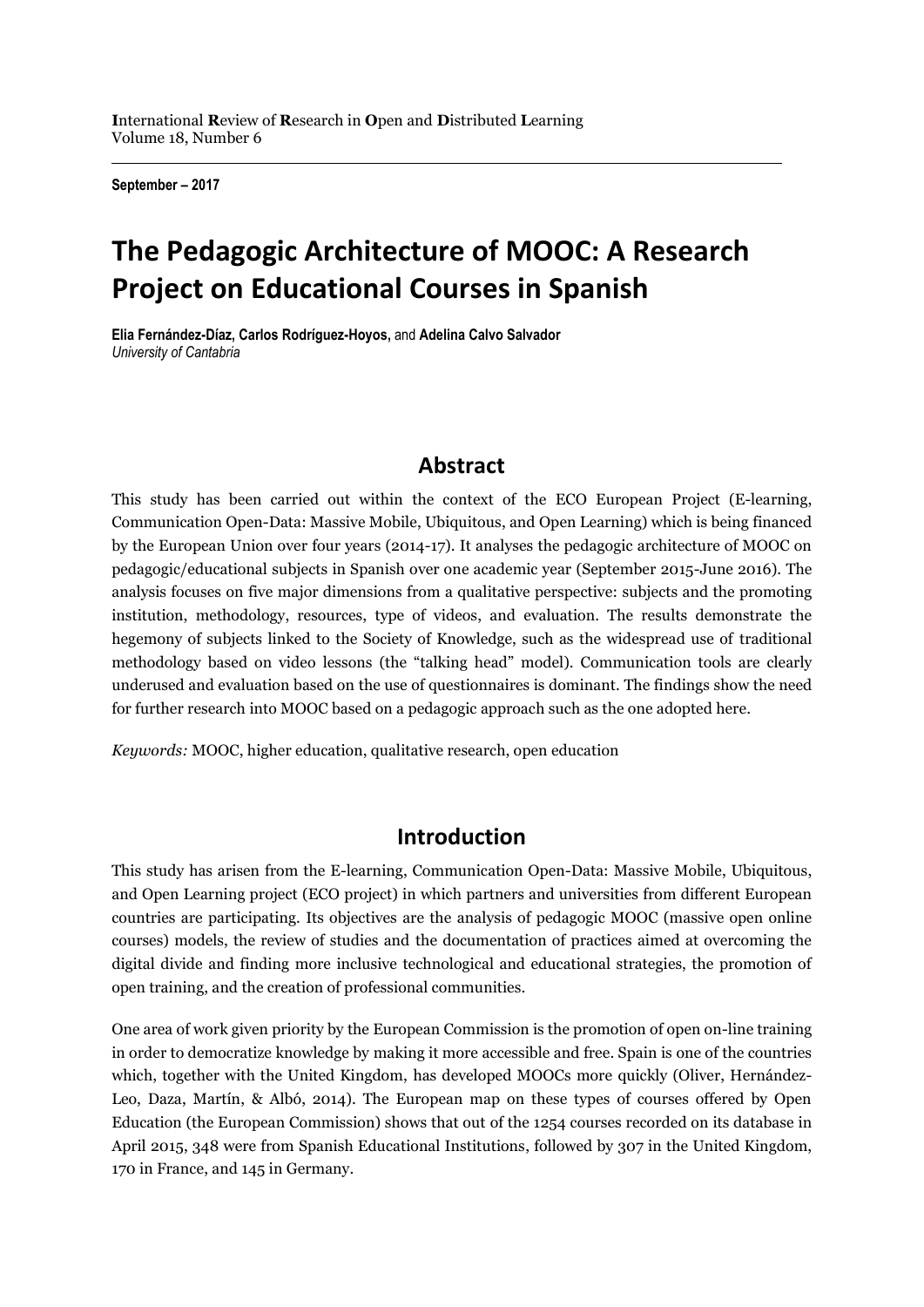This article focuses on analysing MOOCs offered on pedagogic topics in Spanish. Our main objective is to review this training from an educational perspective in order to gain an in-depth understanding of the reality of these massive open courses given that research in this field usually focuses on the technological and economic dimension of these phenomena without in-depth analysis on their pedagogic aspects (Ossiannilsson, Altinay, & Altinay, 2015; Swan, Day, Bogle, & Van Prooyen, 2015). Not only is it necessary to be aware of the pedagogic, technological, and financial opportunities offered by these courses, but rather it is also important to know that not all practices developed obey the connectivist, democratizing, and collaborative theoretical foundations upon which they were conceived (Chiappe-Laverde, Hine, & Martínez-Silva, 2015; Méndez García, 2013; Ozturk, 2015). Thus we can overcome a "romantic vision of MOOCs" (Cabero, 2015, p.4) and reach a more critical and reflective analysis which does not only present the advantages of this way of learning, but also its weaknesses, limitations, and opportunities for improvements in the future.

Previous studies have identified some important educational issues requiring further research in order to improve training opportunities. The most notable are studies aimed at designing and promoting Good Practices (Bali, 2014; Spyropoulou, Pierrakeas, & Kameas, 2014) and those whose main objective is to assess the quality of courses through the use of various tools and rating scales (Aguaded & Medina-Salguero, 2015; Alemán, Sancho-Vinuesa, & Gómez, 2015; Baldomero, Salmerón, & López, 2015; Chapman, Goodman, Jawitz, & Deacon, 2016; Lowenthal & Hodges, 2015). On the other hand, some studies have raised the need to demand the democratization of this training offer through the application of the Open Educational Resources (OER) philosophy, given that not all platforms allow the review, re-use, redistribution, or remixing of contents, known as the 4 (5) Rs by Wiley (2007). Furthermore, strategies have been proposed for opening course content (Atenas, 2015; Chiappe-Laverde et al., 2015).

A number of studies focused on how to improve student assessment have emerged in the field of evaluation and accreditation. They include descriptions of the tools and evaluation models which are most used (quizzes, P2P) and propose new tools which, until now, have been used less frequently such as portfolios, rubrics, or group evaluation. Furthermore, they discuss the problems and tendencies which are emerging in the accreditation of courses (Chauhan, 2014; O´Toole, 2013; Sánchez-Vera & Prendes-Espinosa, 2015).

Finally, there are some studies focused on discussing and combatting participant dropout rates. They propose strategies such as improving levels of knowledge and management of the diversity of participants in the courses (De Waard et al., 2011; Kop, 2011; Walji, Deacon, Small, & Czerniewicz, 2016), achieving maximum involvement of all participants (García, Tenorio, & Ramírez, 2015) or questioning the system of rewards and accreditation established in MOOCs (Sánchez & Escribano, 2014).

### **Aims**

The main objective of this study is to understand and critically analyse the pedagogic architecture of MOOCs offered in Spanish on different platforms under the category "education," "pedagogy," or similar. The specific objectives are: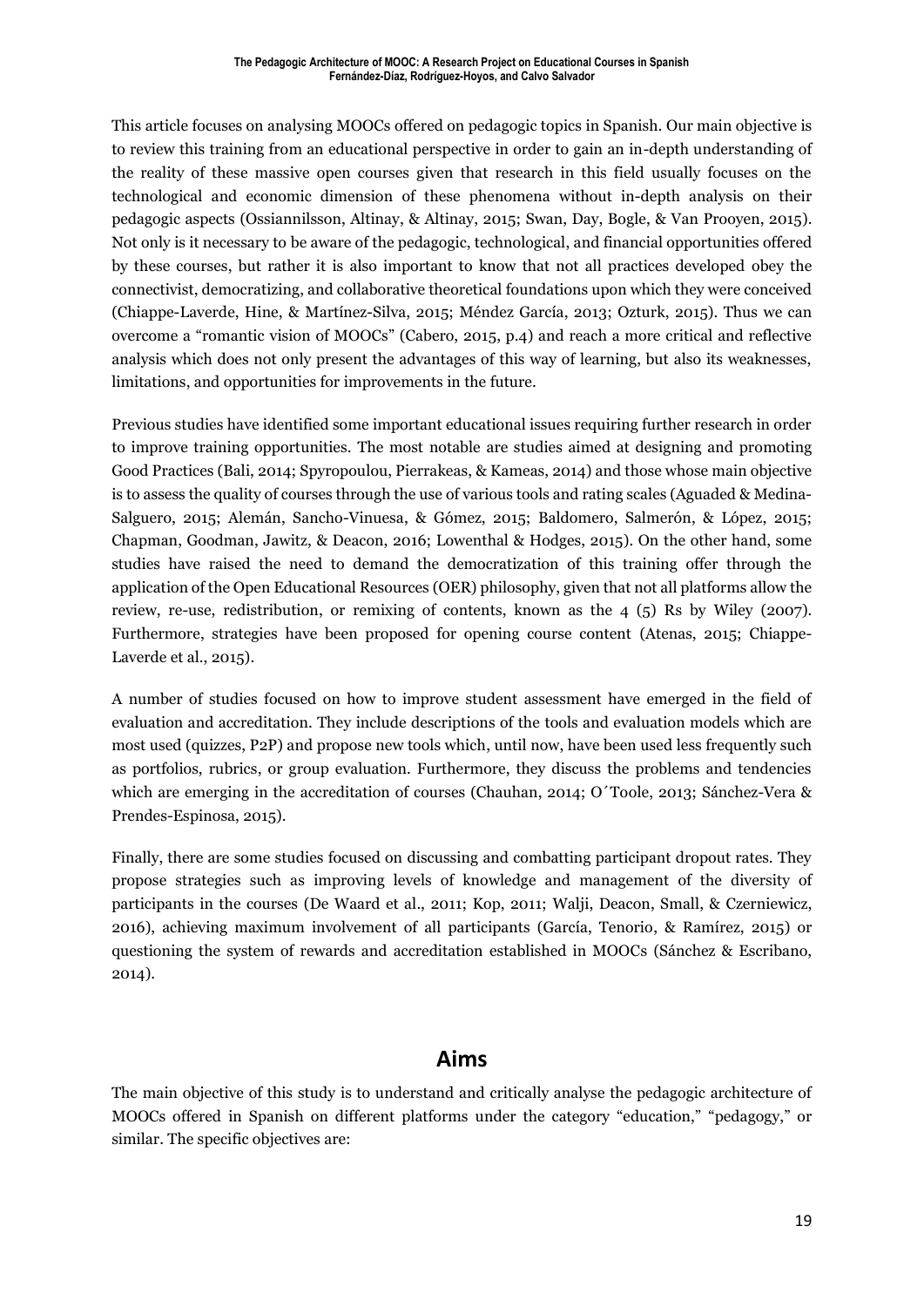- Understanding MOOC training platforms on education offered in Spanish and identifying the hegemonic topics within MOOCs on education/pedagogy.
- Analysing the curricular approach of these courses assessing their methodology, resources, and evaluation; demonstrating the strengths and weaknesses of this pedagogic architecture.

# **Methodology: Data Collection and Analysis**

In this study we have used a qualitative approach to carry out an analysis of virtual training processes (Bonk, Lee, Reeves, & Reinolds, 2015; Gutiérrez Martín, Torrego, & Dornaleteche, 2015; Méndez García, 2013; Margaryan, Bianco, & Littlejohn, 2015; Park, Jung, & Reeves, 2015; Stewart, 2013).

This work is part of the ECO project in which 14 universities from all over Europe are participating (Spain, France, Portugal, Italy, etc.). Within this framework, the team from the University of Cantabria has developed a study focused on analysing the platforms offered by MOOCs, and within these, the courses on educational subjects which are offered in Spanish. The ultimate objective of this study is to carry out a review in educational code of this training in order to reach a more in-depth understanding of the reality of these courses. Thus, we will be contributing to the achievement of one of the ECO project objectives: collaborating from a local perspective to a global agenda. This study is led by three experts in virtual training, with a wide range of experience in teaching, and research into the incorporation of technologies in the processes of curricular development.

Our study was divided into four phases summarized in the following figure:



*Figure 1.* Research phases.

In the first phase, a comprehensive review of literature was carried out which enabled us to establish a "state of the question" on the main lines of research and practical work in the field of MOOC. In addition,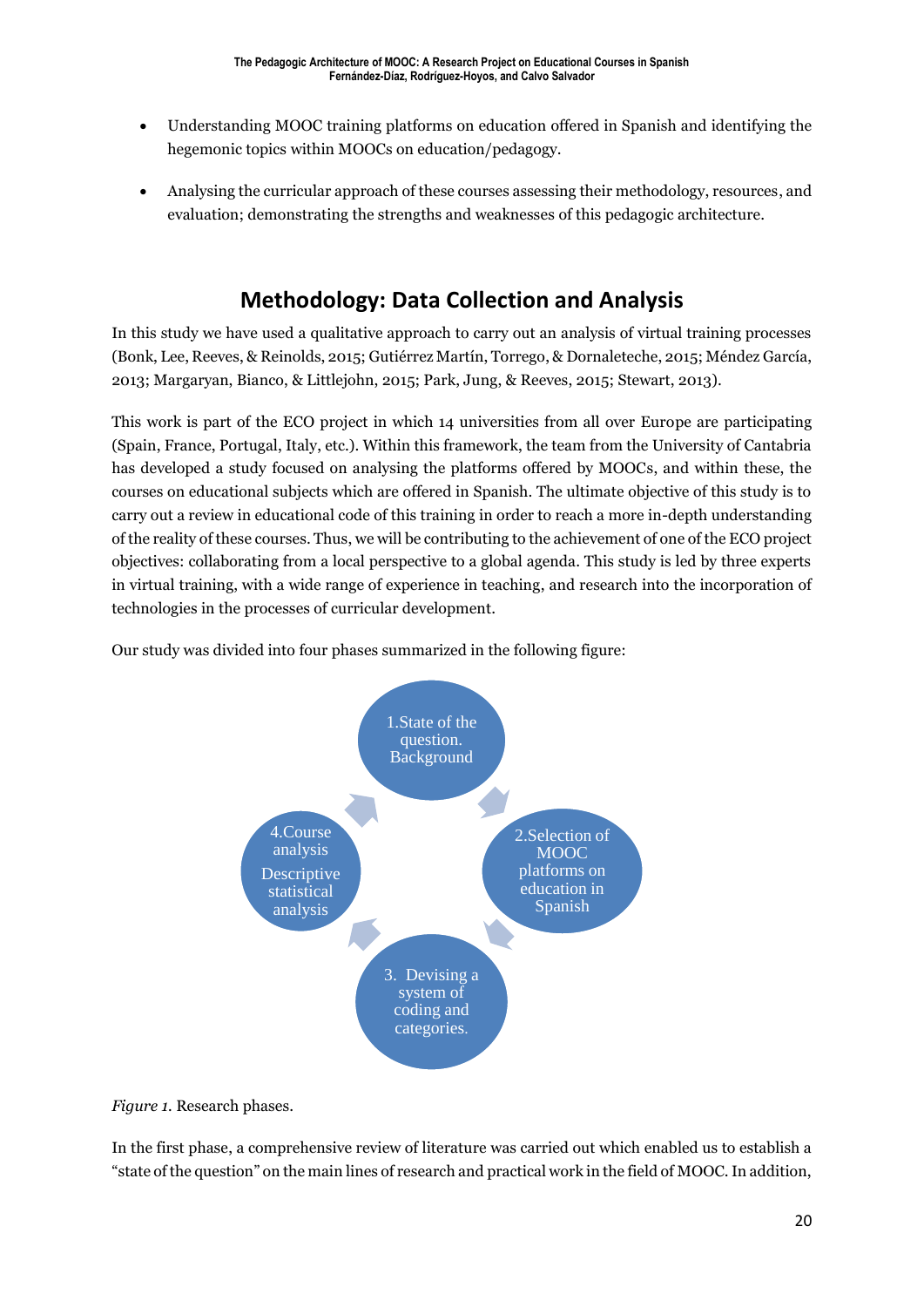studies in Spanish based on qualitative methodology, and not limited to a single platform or course, were identified as background to the research. With regard to previous research in this area, the study carried out by Torres (2013) which focused on analysing the main strengths and weaknesses of the UNED-COMA and UNX platform is particularly important. In addition, Ruiz Martín (2013) carried out a study on the complete offer of courses on the Coursera, Edx, MiríadaX, and Udacity platforms in which the platform, the name of the course, the subjects and areas of knowledge, the institution which supports the proposal, the country where the course is generated, and the vehicle language used can be identified.

We also found a study of the MiriadaX carried out by Medina-Salguero and Aguaded (2014), which exemplifies the elements that make up a MOOC. Later on, Gutiérrez Martín, Torrego, and Dornaleteche (2015) analysed the formal characteristics of MOOCs in Spain (with a sample of 109 courses) based on three categories (informative, aesthetic, and credibility) with the aim of analysing their impact on the actions of users, in the so called Zero Moment of Truth (ZMOT). Lastly, we would also like to highlight the analysis carried out by Gallego, Gámiz, and Gutiérrez (2015) of evaluation trends which were developed on different platforms using a sample of 87 courses.

In the second phase, educational platforms offering MOOCs on educational subjects in Spanish during the 2015/2016 academic year were selected, taking into account variables such as accessibility (open course or with accessible information), and the search category (education or similar, although courses not categorized as such but whose subject area was genuinely educational were included). Based on these criteria, we were able to select a total of 36 courses from five different platforms:

#### Table 1

#### *Courses Analysed*

| Title of MOOC (English translation)                              | Platform        |
|------------------------------------------------------------------|-----------------|
| Learn                                                            |                 |
| Towards a constructivist practice in the classroom               |                 |
| Instructional leadership, global perspective and local practices |                 |
| Psychological first aid                                          |                 |
| Sexuality, much more than sex                                    | <b>COURSERA</b> |
| Learning to learn                                                |                 |
| Videogames: what are we talking about?                           |                 |
| Ethics in university research                                    |                 |
| New digital learning scenarios                                   |                 |
| Construction of a virtual course on the moodle platform          |                 |
| Methodological strategies for e-learning teaching                |                 |
| Applied educational innovation                                   | <b>MIRIADAX</b> |
| <b>Education and museums</b>                                     |                 |
| Body posture: treatment in the school environment                |                 |
| Violence in schools, tools for diagnosis and intervention        |                 |
| Utopedia: education for a society of knowledge                   | EdX             |
| Technologies for education                                       |                 |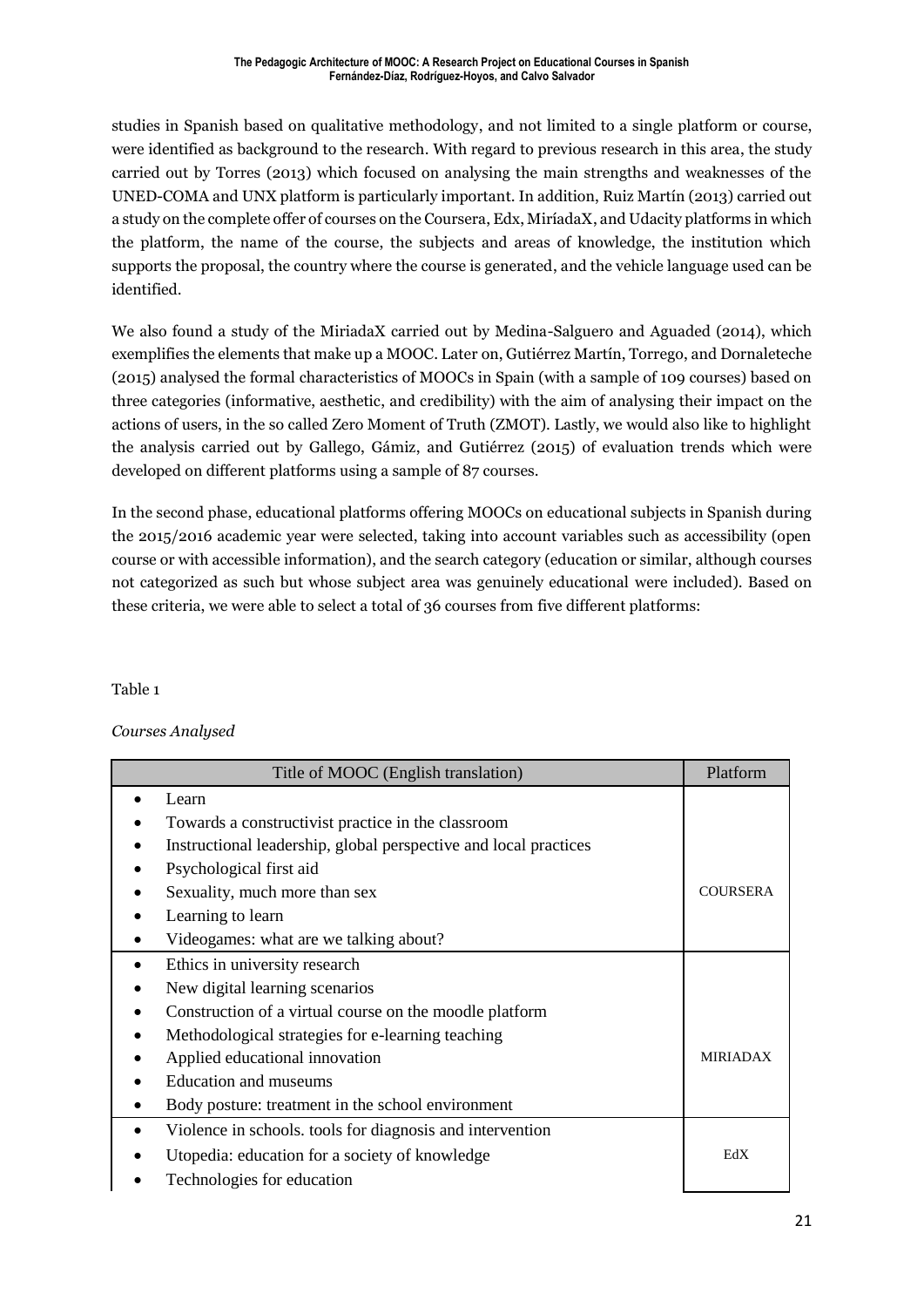| Quality education for all. equality, inclusion, and attention to diversity                           |                 |
|------------------------------------------------------------------------------------------------------|-----------------|
| Philosophic idealism: how to build worlds out of ideas                                               |                 |
| The ethics of happiness                                                                              |                 |
| Neurophysochological approach to literacy at school                                                  |                 |
| How to search the internet<br>٠                                                                      |                 |
| Creative skills for teachers<br>٠                                                                    |                 |
| Open educational resources. Pedagogic and communicative applications                                 |                 |
| Mobile communication and learning                                                                    |                 |
| Educational innovation and professional teacher development. possibilities<br>and limitations of ICT |                 |
| Friendly and responsible sexuality                                                                   |                 |
| Flipped classroom                                                                                    | ECO             |
| Digital literacy for people at risk of exclusion: strategies<br>socioeducational intervention        | for             |
| SMOOC step by step                                                                                   |                 |
| Strategies for managing online communities: the community manager                                    |                 |
| The digital entrepreneur or how to become a 2.0 professional                                         |                 |
| Robots in digital education: a new way of teaching how to think<br>$\bullet$                         |                 |
| How can digital competence be taught and assessed?<br>$\bullet$                                      |                 |
| The meaning of initiative and enterprise in the classroom                                            | <b>EDUCALAB</b> |
| Expanded education with new media                                                                    |                 |

In the third phase a system of categories and codes was devised through an inductive-deductive process in order to analyse the curricula of MOOCs. This enabled us to systematize the analysis of experiences in line with some of the studies reviewed in the first phase (Swan et al., 2015; Yuan & Powell, 2013, among others). This methodological procedure was defined by the focus of the study aimed at understanding which topics were being addressed in the courses offered, as well as their pedagogic or curricular architecture. The following table summarizes the categories and codes:

#### Table 2

*Research Categories and Codes*

| Category    | <b>Codes</b>                                                                                                                          |
|-------------|---------------------------------------------------------------------------------------------------------------------------------------|
| Basic data  | Title and subject<br>$\bullet$<br>Platform<br>$\bullet$<br>Promoting institution/institutions<br>$\bullet$<br>Objectives<br>$\bullet$ |
| Methodology | Traditional<br>$\bullet$<br>Dialogic<br>$\bullet$<br>Applied<br>$\bullet$                                                             |
|             |                                                                                                                                       |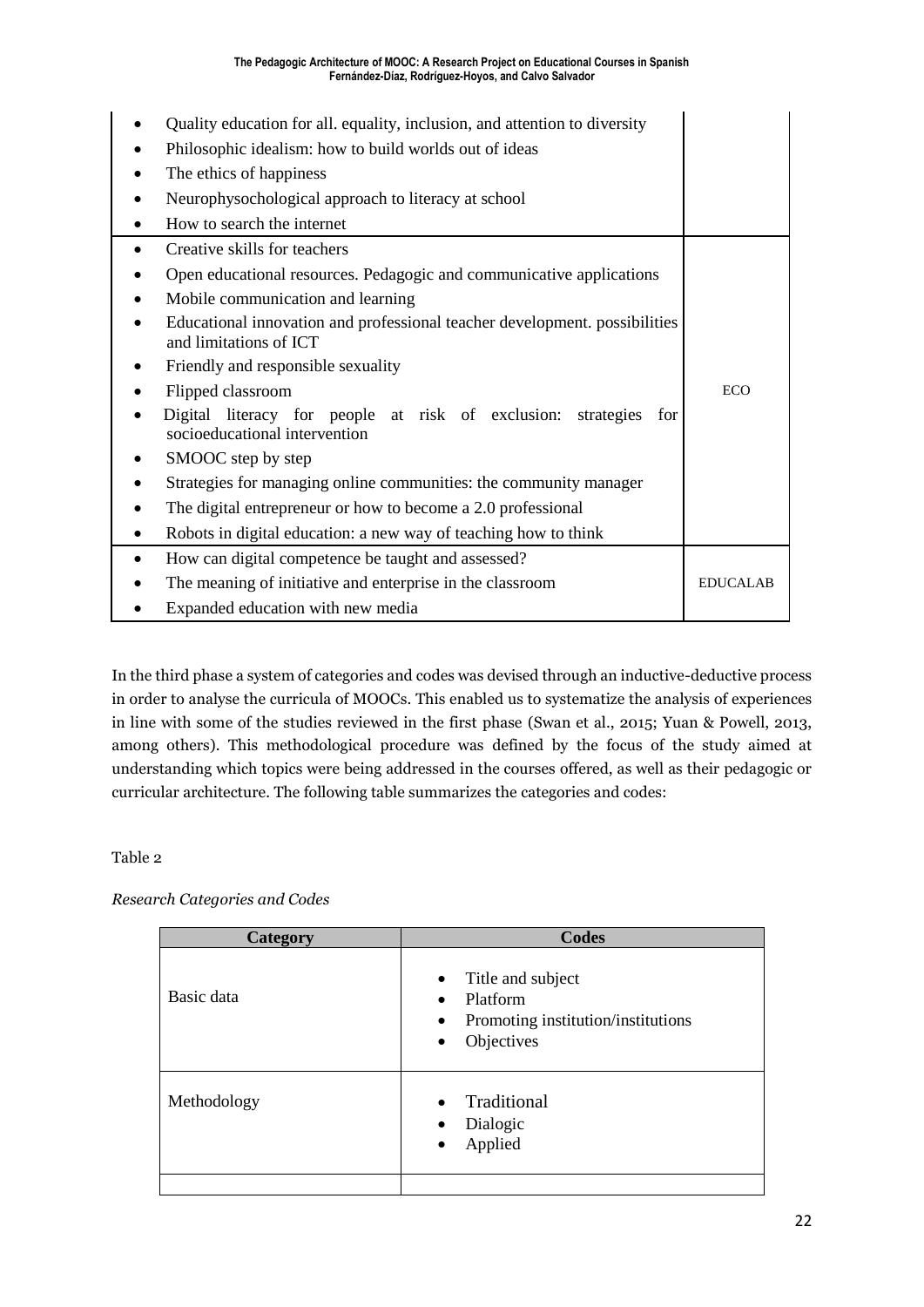|                 | Videos                       |
|-----------------|------------------------------|
|                 | Teaching guides              |
| Resources       | Social networks<br>$\bullet$ |
|                 | Background reading           |
|                 | Computer graphics/graphs     |
|                 | Presentations<br>$\bullet$   |
|                 | <b>Forums</b>                |
|                 | Wikis                        |
|                 | Hangout                      |
|                 | Others                       |
|                 |                              |
|                 |                              |
| Types of videos | Video lessons                |
|                 | Process                      |
|                 | External                     |
|                 |                              |
|                 |                              |
| Evaluation      | Questionnaires               |
|                 | Peer to peer activities      |
|                 | Others                       |
|                 |                              |

The first category summarizes the basic course data such as title, subject, promoting institution, objectives, and hosting platform. The second category called Methodology refers to the definition of methodological strategies used in the courses. Three codes were used to define the types of strategies identified: 1) *traditional*, for those strategies aimed at reproducing the contents; 2) *dialogic* for those involving debate and exchange and 3) *applied* for those requiring decisions on different devices (pedagogic designs, projects, etc.) based on the contents of work done. The category called Resources involves the materials used in each training process, differentiating between videos, teaching guides, social networks, background reading, computer graphics/graphs, presentations, forums, Wikis, Hangouts, and others. The category Types of Videos refers to the characteristics identified in the audiovisual productions used in the courses. The codes used were: 1) *video lessons* which referred to videos created ad hoc by the teaching team for explaining the contents; 2) *process* which referred to videos created during the development of the course in order to clarify doubts, develop activities etc.; and 3) *external*, which referred to those videos which were not made by the teaching team but were used during the course. In terms of Evaluation, the assessment strategies used were reviewed: questionnaires, peer to peer activities, or others.

Finally, the courses offered between September 2015 and June 2016 were analysed in the fourth phase. For this purpose the research team enrolled in the courses, mentioned in Table 1, in order to carry out content analysis of the categories explained above. In addition, to find out the percentage of courses in which the codes appear, a descriptive statistical analysis (Bearman et al., 2012) was been carried out so that the dominant tendencies in the pedagogic design of these types of courses could be identified. The analysis of each course has also been discussed and compared in order to perform a process of triangulation between experts (Johnson & Turner, 2003).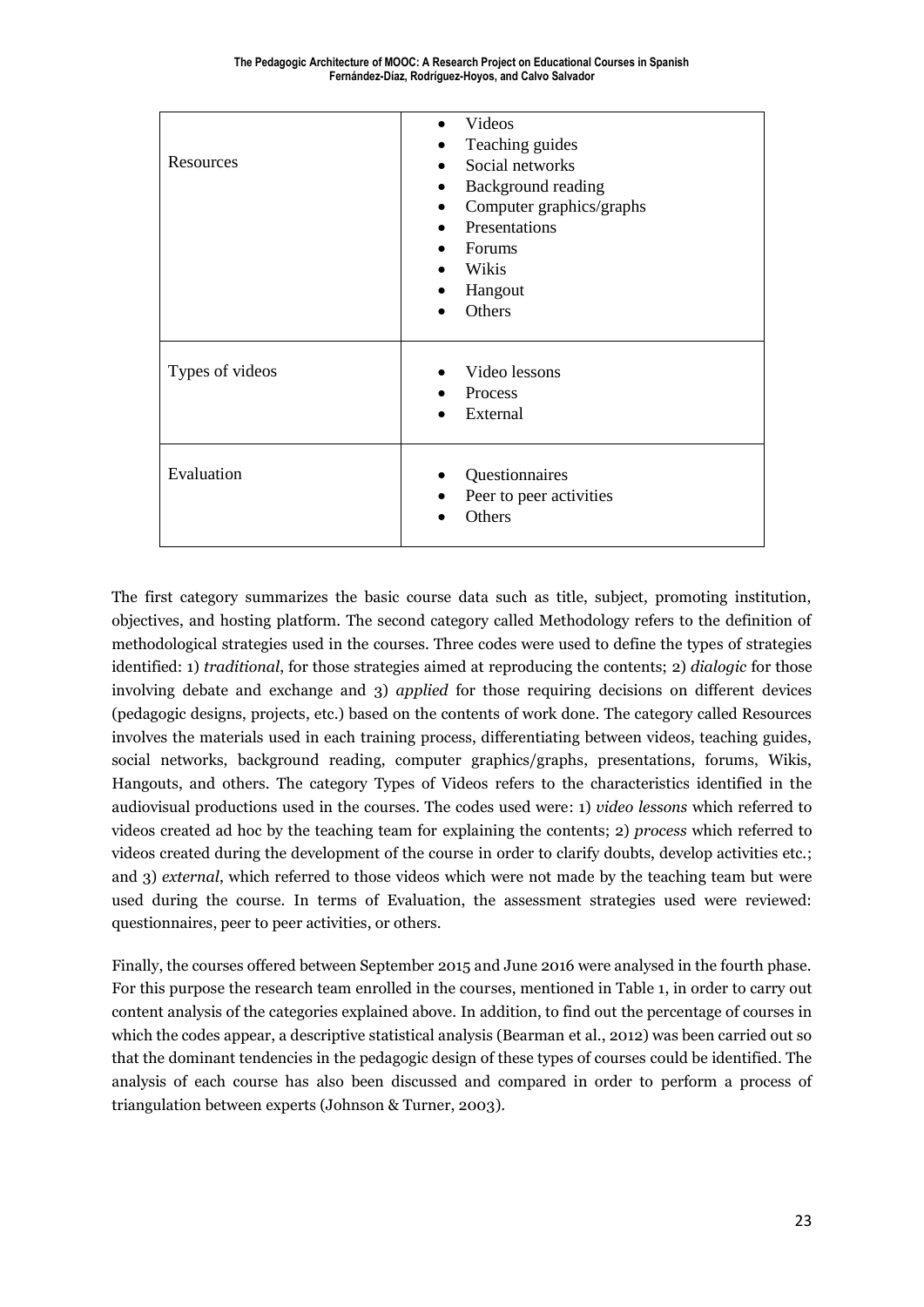## **Results**

In this article we are focusing on the pedagogic analysis of MOOCs, so that we can present the results of the categories directly related to the design of the teacher-learner process in these training actions: subjects, methodology, resources, types of videos, and evaluation.

### **Subjects**

The courses analysed show a field of study which is continuing to boom as a result of changes in education supposedly brought about by the Society of Knowledge and Information. Within this context, we can find 22 courses out of the 36 which were analysed (61.08%) that address diverse subjects ranging from some focused on tools or specific technologies (such as Moodle, mobile communication and learning, robots in digital education, or videogames) to other more general ones (such as the teaching and assessment of digital skills, working in learning networks, innovation through technologies, or the use of open educational resources, among others).

In the remaining subjects we can find issues such as the importance of creativity and ethics for teachers and researchers, leadership, sexuality, the prevention of violence in classrooms, metacognitive strategies, or museums in learning.

# **Methodology**

With regard to methodology, all of them used traditional methodological strategies (100%), followed by applied strategies (61.10%) and lastly dialogic strategies (55.56%). Therefore, it can be seen that all the courses analysed promoted cognitive strategies which repeat contents.

Although these experiences are seeking to implement different types of methodological strategies in order to respond to student diversity, the reproduction of knowledge is predominant. An example of this type of strategy can be identified in the course *Instructional Leadership, Global Perspective and Local Practices* in which students are asked to respond to a series of items in each of the course modules following the viewing of different video lessons. This tendency can be interpreted from two perspectives. It could be related to the fact that we are faced with a very recent form of training, something which means that some teaching practices developed in classroom teaching are usually reproduced in one form or another. Likewise, it could also be related to the fact that a high number of people enrol in these types of courses, which is why strategies are designed that allow automatic data management in order to achieve an easy way of controlling of student performance.

Applied methodological strategies that promote more creative work focused on the analysis and/or resolution of cases or on project design can also be found. Thus, in the MOOC *Robots in Digital Education: A Way of Teaching How to Think*, students are given the task of designing their own robot in a contextualised and reasoned way.

Finally, dialogic methodology means that more than half of the courses proposed using different communication tools, such as forums and SNS (social network systems), even though the use of these resources varies greatly, as will be analysed in detail in the following section.

### **Resources and Types of Videos**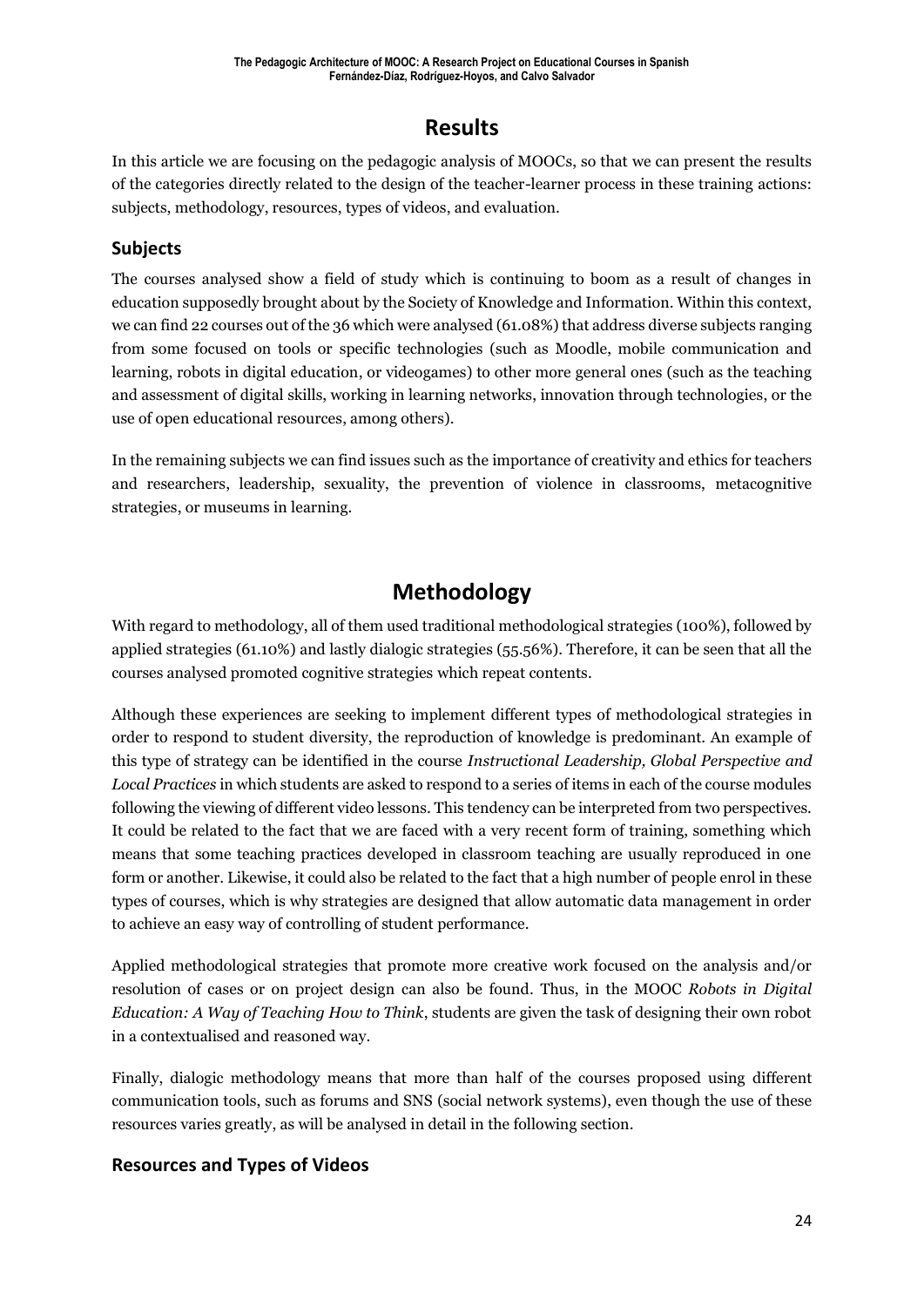With regard to the resources used, videos are present in all of the cases (100% of the courses), the next most used educational resource are forums (82.38%) followed by teaching guides and background reading (both 69.45%). This is followed by the use of social networks (44.43%), presentations (25.02%), and lastly computer graphics/graphs (16.64%), Hangouts (13.85%), and Wikis (6.01%).

Firstly, all courses used videos, although differences can be seen between video lessons, external videos and process videos. "Talking head" video lessons usually featuring the same person are predominant. In this type of video, the image of the teacher is projected onto a full screen; sometimes this is combined with other images related to the content. The quality of video lessons also varied considerably, from the use of simple slides converted into videos to other polimedia formats which even include the dynamism of VideoMakerFx. Furthermore, some of the video lessons attempted to incorporate different levels of interactivity, integrating multiple choice questions on the contents which the participant is required to answer in order to continue viewing, to check whether the student has maintained an adequate level of attention during the viewing (*Towards a Constructivist Practice in the Classroom*) or in other cases the inclusion of videos in which experts are interviewed (*Learning to Learn*).

In addition to video lessons, there are also external videos are hosted on other platforms, with YouTube being the most used. These videos are used to develop activities or provide further information. In this regard, videos are used for a range of different purposes on the same course (*Educational Innovation and Professional Development: Opportunities and Limitations of ICT*) such as exploring students' previous ideas to demonstrating experiences shared by teachers. In some of the courses analysed we also found process videos, that is, videos that are created ad hoc in the process of tutoring the course in which the teachers and facilitators organised a session where a group of participants are given the floor in order to explain work done and share ratings on the development of the course. Hangout (a Google tool) is one of the most used formats. One of the most notable examples was seen in the course called *Expanded Education with New Media*, in which a hangout combined with other courses from the same platform takes place with the purpose of inviting the participants to interact and exchange experiences on pedagogic subjects. It should be noted that although the working language used by the courses selected was Spanish, the opportunity of watching the videos in another language or accessing the contents by using subtitles in various languages was available on some courses.

Secondly, the use of forums is quite varied. Although in some courses, forums promote dialogic action in order to create a learning community, in others it is reduced to being a place where participants ask specific questions on certain technical issues related to using the platform, obtaining certificates or activities for development. That is, real discussion or exchanging ideas are not core elements. Consequently, the level of participation in the forums differs a great deal between courses. Also, in other examples, groups are set up on social networks or on platforms outside the course, for example, in the MOOCs on the Educalab platform.

Thirdly, it is important to note the different ways the teaching guides were used in the MOOCs that were analysed. In this regard, on some platforms (like MiríadaX), the courses have a teaching guide, while on other platforms (like ECO), there is a specific guide for each module. From a curricular perspective, the guides are structured based on the elements that are traditionally used for designing training experiences: objectives, contents, etc. Similarly, with regard to the background reading, we have observed a variety of materials and uses, for example: 1) synthesis of contents developed ad hoc during the course (*Education and Museums*); 2) existing publications on subjects developed in each block (*Strategies in the Management of On-Line Communities. The Community Manager*); 3) links to other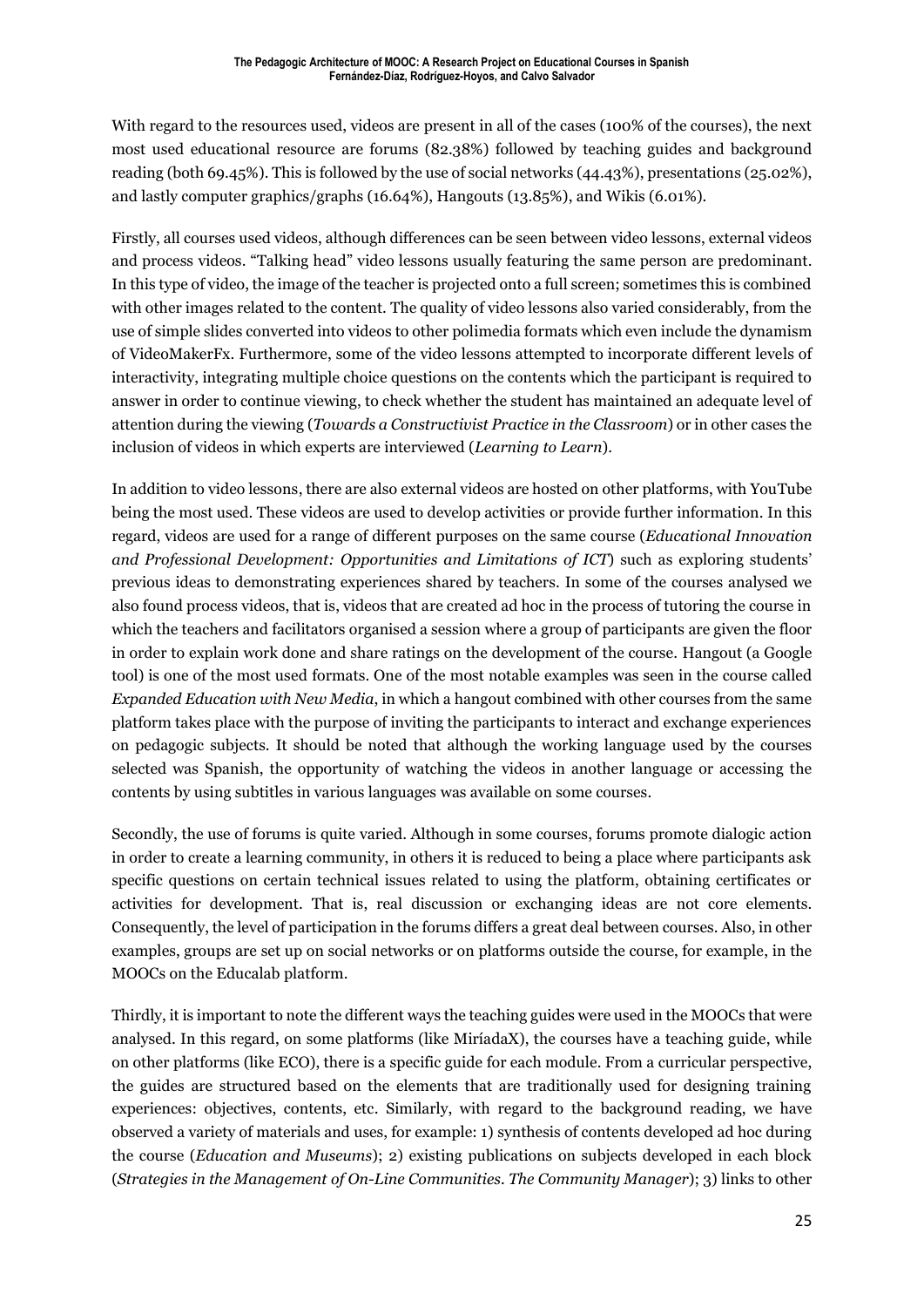materials hosted on-line (*Quality Education for all. Equality, Inclusion and Attention to Diversity*, amongst others) and to platforms created previously by the teaching team, versions 1.0 of the course (*Body Posture: Treatment in the School Environment*). In another of the courses, which uses ad hoc materials and background reading, these resources are used to facilitate different levels of study into the contents addressed (*sMOOC Step by Step* course).

Fourthly, social networks are used frequently, with Facebook and Twitter being the most used, although others like Pinterest or Instagram are also used. The use of this type of resource in the training strategies analysed shows that, as in other classroom based training, the teaching teams that design and develop these experiences are trying to convert social networks into another educational resource, given their high levels of use among citizens.

However, it should be noted that the educational use of these types of devices differs substantially from one course to another, performing various roles in the development of these training processes. In courses, like in the MOOC *Digital Literacy for People at Risk of Social Exclusion: Strategies for Socio-Educational Intervention*, a social network like Facebook is used for developing the interaction produced in it. Thus, the platform used to host this process (ECO) serves as a repository in which some materials, such as videos, guides, or P2P activities, are available to students, while dialogic activities unfold in threads of discussion created in a closed group for students who form part of the course. The creation of closed groups in the courses developed on the platform has also been identified (*Strategies for Managing Online Communities: the Community Manager*). In other examples, although these groups are created they are only used to disseminate information on progress, provide information, make the course visible, etc., but they are not specifically used for recreating knowledge in a community (*Quality Education for All. Equality, Inclusion and Attention to Diversity*).

Strategies aimed at extending what happens on the platform to the outside world have been identified, with the objective of facilitating the creation of communities of participants interested in the same subject that can survive once they have completed their training process, as well as increasing the number of participants. In the course entitled *Educational Innovation and Professional Development: Opportunities and Limitations of ICT* or *Open Educational Resources*, social networks are used to develop a series of activities that complement those that unfold in the forums or in other communication areas on the platforms. In this regard, they are used as a means of encouraging others interested in the subjects to enroll in the courses later on.

Finally, the analysis of these training experiences has enabled us to discover some practical uses of existing resources in the courses which are contradictory. Although tools that facilitate collaborative work, such as Wikis, are available to students in some of the courses, in reality they are used to develop individual training activities instead of facilitating collaborative writing, and therefore serve to limit the possibility of exchange between participants (as in the case of *Methodological Strategies for e-Learning Teaching*). Also, the use of resources that are not used during the development process of the courses, or which remain inactive, can be seen, as in the course *Construction of a Virtual Course on the Moodle Platform*, in which the section "Documentation" remains inactive or in the MOOC Applied Educational Innovation, where there is an unused blog.

### **Evaluation**

Evaluation is carried out mainly through questionnaires, although specific examples of courses that do not use questionnaires have been found: two on the ECO platform and one on Educalab. Evaluation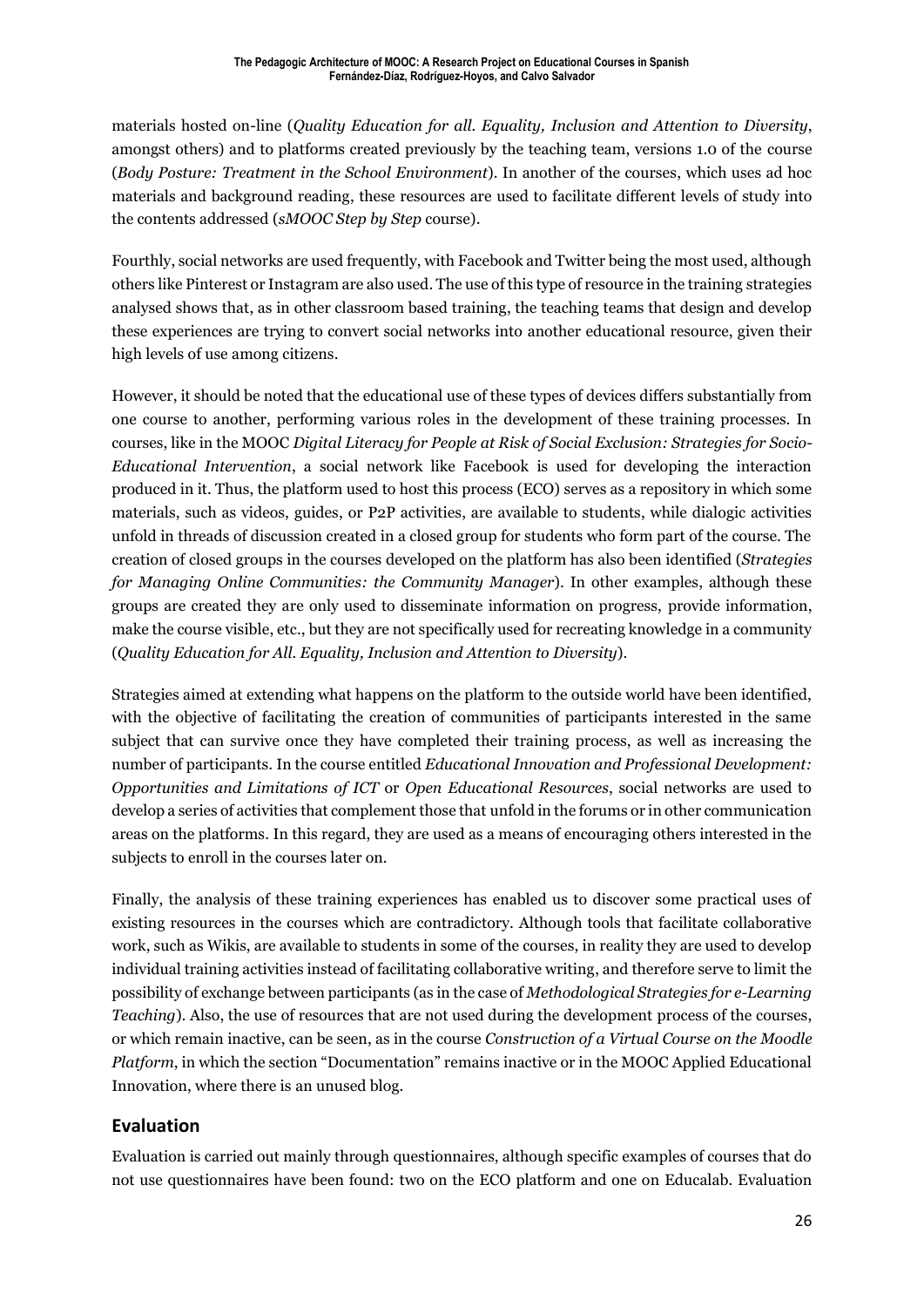questionnaires usually appear in each module, plus a final one with multiple choice or true/false questions. It is highly significant that on many of the platforms analysed sets of questions are not used which allow modification of the questions asked in the event that students do not respond to them adequately. Most of the questionnaires analysed on the different platforms reproduce the same questions if the correct score required to pass this test is not obtained, offering very poor feedback (for example through the use of icons that show whether they have responded correctly or incorrectly to any of the questions asked).

The second evaluation tool is the P2P. Some tasks to be developed for peer review could be: designing an innovative activity from a digital learning perspective, reviewing ethical aspects related to specific research cases, using a rubric to evaluate a digital resource, or designing an educational experience with ICT to promote critical digital literacy for people at risk of social exclusion.

Although the construction of an ad hoc rubric is used for each activity in those courses which use peer to peer evaluation processes, the characteristics of these kinds of tools vary greatly from one experience to another. In the course *Construction of a Course on the Moodle Platform* a rubric model is used in which only one criteria of evaluation is defined (for example: "the resource provides information related to module 1"). However, different degrees of fulfilment of this criteria are not established, but rather the students who correct the practice have to award a score and make comments which justify this rating. The *sMOOC Step by Step* course also uses rubrics, although a varying number of criteria and dimensions valued on a scale of 1 to 5 and which need to be qualitatively justified are defined on this course. The use of questionnaires to evaluate P2P should also be noted.

Finally, sporadic cases of the use of the portfolio as an evaluation tool have been found as in the case of courses analysed hosted on the Educalab (*How to Teach and Evaluate Digital Competence?*; *The Meaning of Initiative and Enterprise in the Classroom*; *Expanded Education With New Media*). In these examples, the potential of these tools is not fully exploited, given that evidence of the process is selected while reflection is at the discretion of the participant without adequate feedback or follow-up procedures being established by the facilitators.

A summary of the main findings are presented in the following table:

#### Table 3

| Category   | Codes: results                                                                   | Strengths & weaknesses                                                                                                                                                    |
|------------|----------------------------------------------------------------------------------|---------------------------------------------------------------------------------------------------------------------------------------------------------------------------|
| Basic data | Subjects linked to society of<br>knowledge: 61.08%<br>Remaining subjects: 38.92% | educational<br>focused on<br>Courses<br>technology predominate.<br>Creativity, leadership, ethics or the<br>prevention of violence at school appear<br>as other subjects. |

*Results of the Pedagogic Analysis: Findings and Limitations*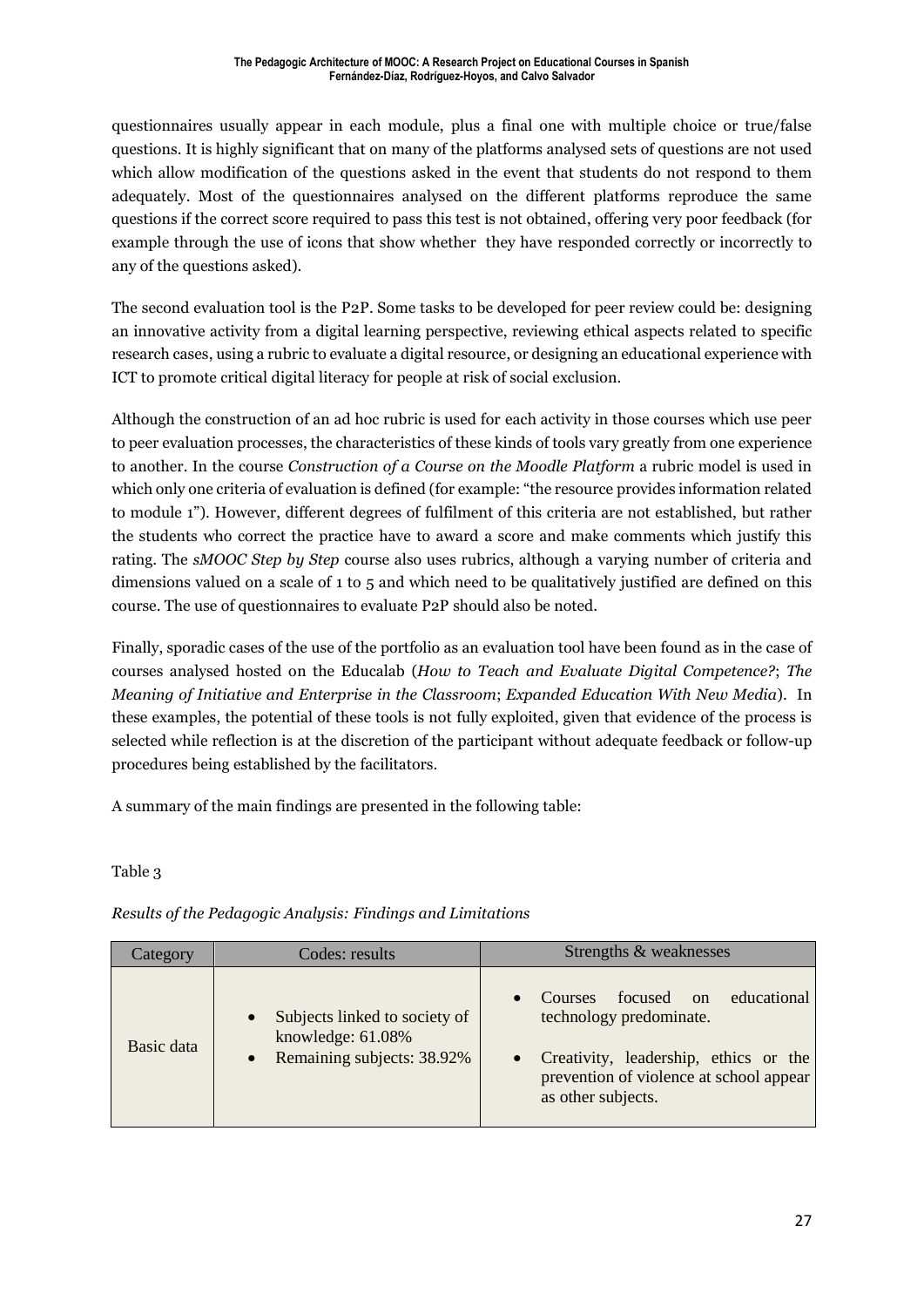| Methodology | Traditional: 100.00%<br>Applied: 61.10%<br>Dialogic: 55.56%                                                                                                                                                                                                               | Although<br>strategies<br>for<br>the<br>reproduction<br>of<br>contents<br>are<br>perpectuated in all the courses, more<br>active methodologies are paving the<br>way for the creation of learning<br>communities.                                                                                                         |
|-------------|---------------------------------------------------------------------------------------------------------------------------------------------------------------------------------------------------------------------------------------------------------------------------|---------------------------------------------------------------------------------------------------------------------------------------------------------------------------------------------------------------------------------------------------------------------------------------------------------------------------|
| Resources   | Video lessons: 100.00%<br>External videos: 29.22%<br>Process videos: 20.49%<br>Forums: 82.38%<br>Teaching guides: 69.45%<br><b>Background readings</b><br>69.45%<br>SNS: 44.43%<br>Presentations: 25.02%<br>Computer graphics: 16.64%<br>Hangouts: 13.85%<br>Wikis: 6.01% | Recurrent use of teacher based videos.<br>A review of the design is required in<br>$\bullet$<br>order to reduce student drop out rates in<br>addition to the links that the teaching<br>team and the facilitators establish with<br>the participants through the use of<br>process videos, forums and social<br>networks. |
| Evaluation  | Questionnaires: 91.63%<br>P <sub>2</sub> P: 69.89%<br>Others 8.26%                                                                                                                                                                                                        | The predominance of questionaires is<br>related to the hegemony of teaching<br>methodology.<br>The main disadvantage is the lack of<br>and monitoring by<br>feedback<br>the<br>facilitators<br>focused<br>improving<br>on<br>learning.                                                                                    |

# **Conclusions**

In the following section we will highlight some tendencies detected in MOOCs which are being developed in Spanish and which address pedagogic/educational subjects.

Although in all of the courses traditional methodology predominates, it paves the way for more active methodologies, aimed at the creation of learning communities that strengthen learning feedback between the individual and the network. It is important to seek remixing and learning through the organisation of tasks that require more applied work and the organisation of authentic exchanges of ideas and experiences through the different communication tools available on the platforms that host the courses and also those available externally. As some studies have suggested, it is essential that beyond the possibility of connecting to a greater number of people we seek and design strategies aimed at promoting interaction between participants in these types of experiences (Mackness, Mak, & Williams, 2011).

With regard to the dialogic action generated in the MOOCs analysed, it should be noted that in some of the courses the use of forums (internal or external to the platform) is still very low, both in the volume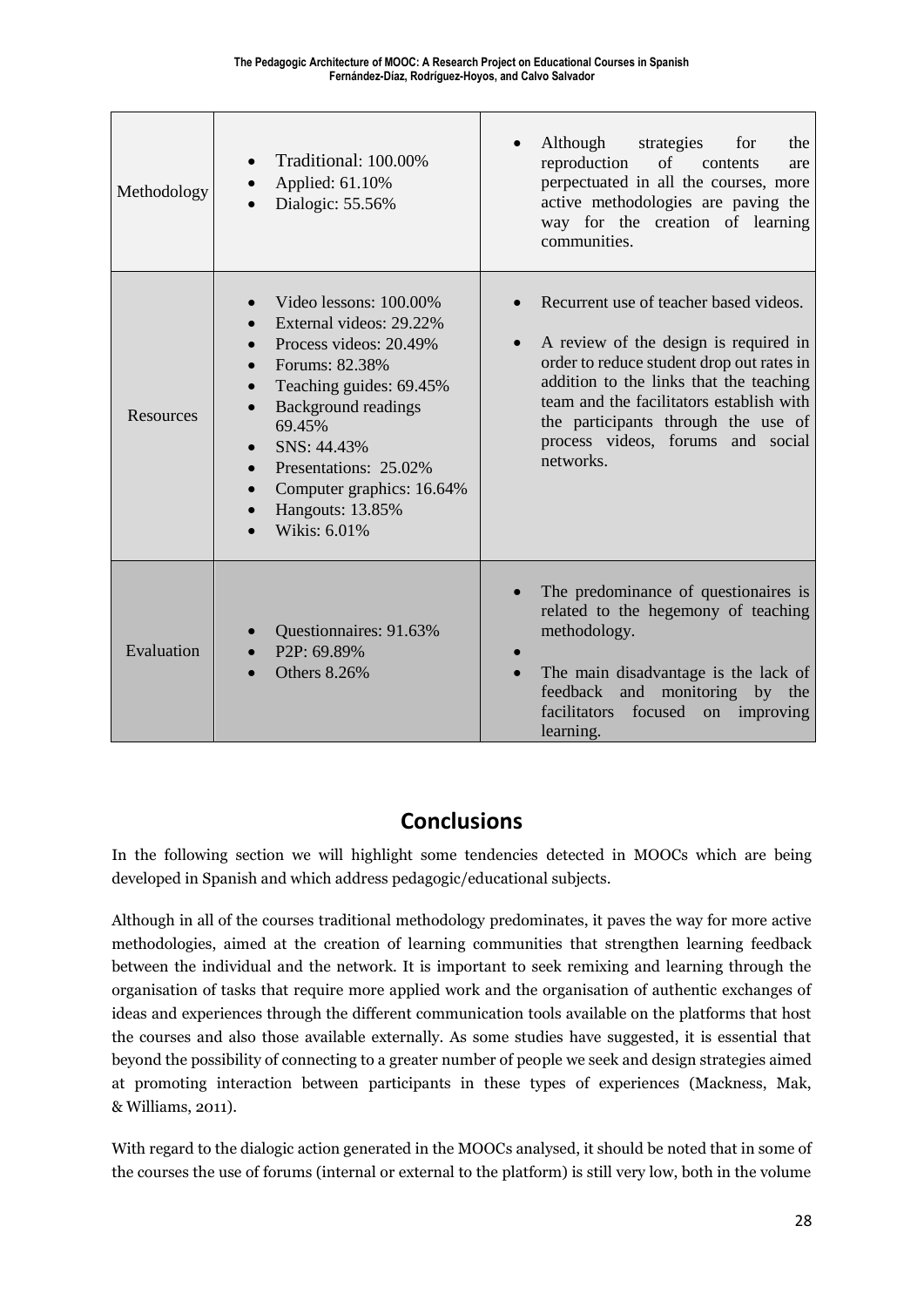of interactions and their quality. Although in some courses they are used for resolving doubts relating to technological issues, contents or study activities along the lines of e-learning (Buil, Hernández, Sesé, & Urquizu, 2012), in other MOOCs they are used as a genuine tool for exchanging knowledge and experiences. Nevertheless, the connections the teaching team and facilitators establish with students, as well as the strategies used to connect students to each other (Kop, Fournier, & Mak, 2011), are more relevant than the technological devices used. In this regard, taking into account the high number of students enrolled (Park et al., 2015) it is important to strengthen other types of strategies that favour the joint reconstruction of knowledge, fostering the creation of independent groups or peer assessment (Kellogg, Booth, & Oliver, 2014) given the difficulty of sustaining the presence of the teaching team and providing individualized monitoring. We have also identified the use of SNS as platforms that seek to foster communication between students (Lim & Ismail, 2010; McCarthy, 2013), although the functionality and variety found is notorious. Either way, the analysis of these resources highlights the need to rethink the potential of collaboration, exchange and group work. In order to strengthen connectivism, it is necessary to prioritise the creation of learning communities which facilitate the reconstruction of knowledge between participants facilitating the connection between these according to their interests and needs (Siemens, 2005; Downes 2012).

This research underlines the role of videos in the design of the MOOCs analysed, demonstrating in detail the existing typology in this area. There is a wide range of technical diversity and creativity in the video lessons, although the model called talking head and/or the sole protagonist, frequently used in virtual educational contexts (Schmid, 2004), still prevails. Although efforts have been made to make lessons more interactive, it is important to review their design in order to reduce dropout rates. Among the key factors identified for improving the development of these resources are: avoiding abrupt visual transitions; reducing their duration; providing links or other resources which students need to interact with; and summarizing the contents or facilitating access to tutorials through a single click (Kim et al., 2014). At the same time, videos created ad hoc during the training process as well as external videos with very different purposes are also used. This shows the flexibility of these resources, some of which were not even recorded for educational purposes.

In the field of evaluation, our study demonstrates the need to incorporate new tools. The clear preponderance of questionnaires in the courses analysed, linked to the hegemony of traditional methodology, means that the feedback received by the participant on their own learning is often very poor. Therefore, the heterogeneity of the rubrics used and the differences found in the feedback received by the participants on work carried out justifies the need to continue researching peer evaluation processes. Some strategies aimed at offering students multiple critical perspectives on their activities must be incorporated, above all in those activities which are more open or interpretive (O´Toole, 2013). Apart from the use of portfolios in the courses hosted on the Educalab platform, we have not found different evaluation tools on any of the other platforms analysed. Therefore, it appears that the variety of evaluation tools needs to be increased, as well as the level of feedback received by users with the aim of improving the collaborative dimension in all curricular elements (Gallego, Gámiz, & Gutiérrez, 2015).

We believe that the pedagogic architecture of a MOOC requires further research given that practices appear to suggest, that in reality, these strategies tend to reproduce the contents and that many of the communicative strengths that technological tools offer are clearly underused. Thus, we would be able to move towards the creation of more open, flexible, and emerging curricular models distancing ourselves from the reproduction of technical strategies commonly found in e-learning, rethinking the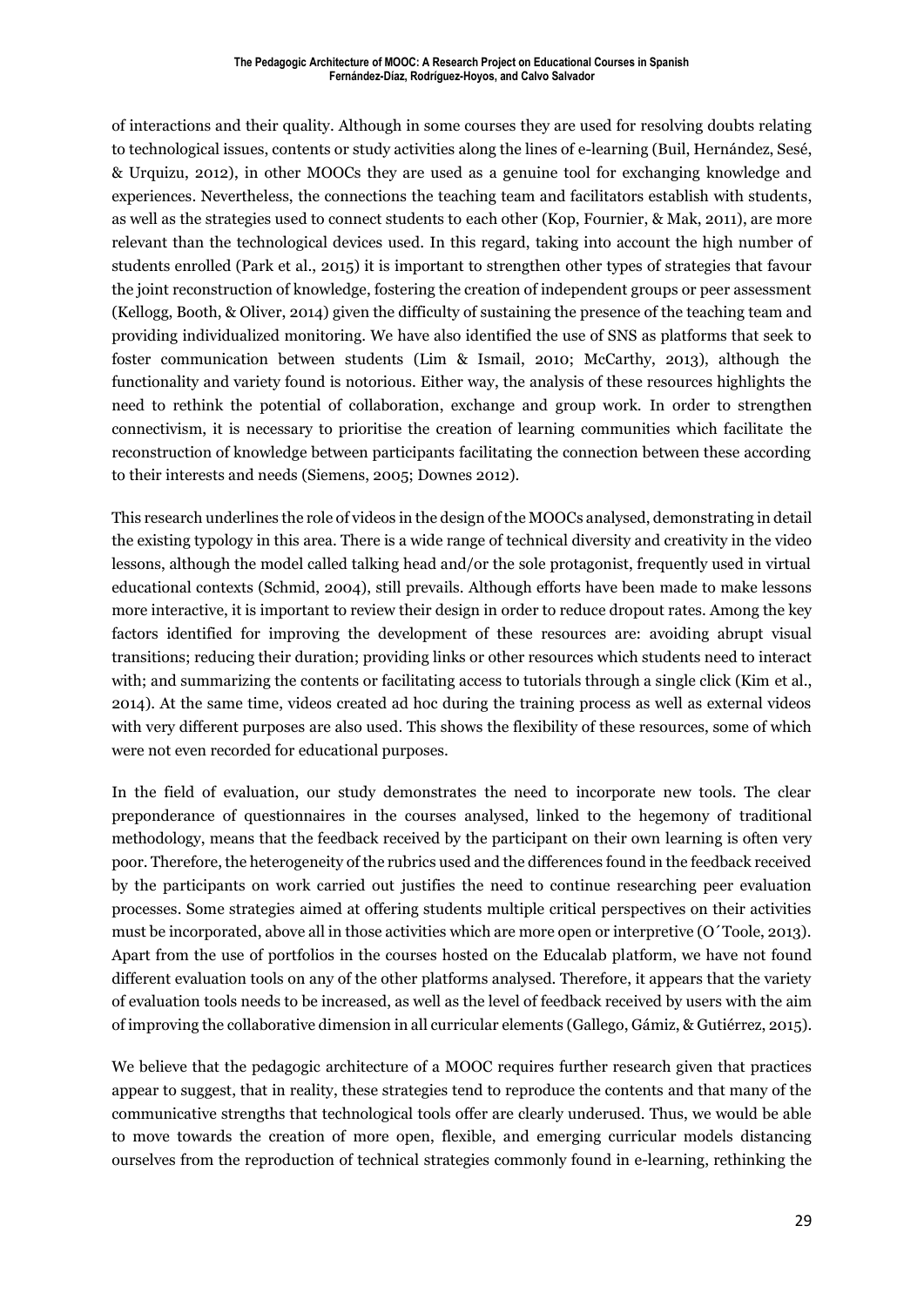role of facilitators, promoting a social learning environment, supporting networks, and learning between peers (Walji et al., 2016).

Finally, we consider it appropriate to highlight the need to continue making progress so that this development and curricular innovation with regard to MOOCs takes place within a framework of inclusion and democratization. Despite the democratizing promises of MOOCs, the proliferation of courses has not resulted in inequalities in the field of education being overcome. Together with the opening strategies described earlier, reducing the digital and training divide requires strengthening personal autonomy and the ability to self-regulate and self-manage learning processes (Valverde Berrocoso, 2014). We have highlighted the benefits of designing courses based on a conception of differences and appreciate the value of technological tools for expanding the learning community that each course seeks to create. However, further research in this field must be given priority so that education becomes more accessible for a greater number of people (Caballo, Caride, Gradaille, & Pose, 2014; Chauhan, 2014; Jagannathan, 2015; Medina-Salguero & Aguaded, 2014; Rohs & Ganz, 2015).

## **Acknowledgments**

This work was supported by the ECO project (E-learning, Communication Open-Data: Massive Mobile, Ubiquitous, and Open Learning) promoted by the European Union within the Competitiveness and Innovation Framework Program (CIP).

### References

- Aguaded, I., & Medina-Salguero, R. (2015). Quality criteria for the valuation & management of MOOC. *RIED. Revista Iberoamericana de Educación a Distancia, 18*(2), 119-143. doi:http://dx.doi.org/ 10.5944/ried.18.2.13579.
- Alemán, L., Sancho-Vinuesa, T., & Gómez, M. G. (2015). Indicators of pedagogical quality for the design of a Massive Open Online Course for teacher training. *RUSC. Universities and Knowledge Society Journal, 12*(1), 104-119. doi: http://dx.doi.org/10.7238/rusc. v12i1.2260
- Atenas, J. (2015). Model for democratisation of the contents hosted in MOOCs. *RUSC. Universities and Knowledge Society Journal, 12*(1), 3-14. doi: http://dx.doi.org/10. 7238.
- Baldomero, M., Salmerón, J. L., & López, E. (2015). Comparative between quality assessment tools for MOOCs: ADECUR vs Standard UNE 66181: 2012. *RUSC. Universties and Knowledge Society Journal, 12*(1), 131-145. doi://http://dx.doi.org/10.7238/rusc. v12i1.2258
- Bali, M. (2014). MOOC pedagogy: Gleaning good practice from existing MOOCs. *MERLOT. Journal of Online Learning and Teaching, 10*(1), 44-56. Retrieved from [http://jolt.merlot.org/](http://jolt.merlot.org/%20vol10no1/bali_0314.pdf)  [vol10no1/bali\\_0314.pdf](http://jolt.merlot.org/%20vol10no1/bali_0314.pdf)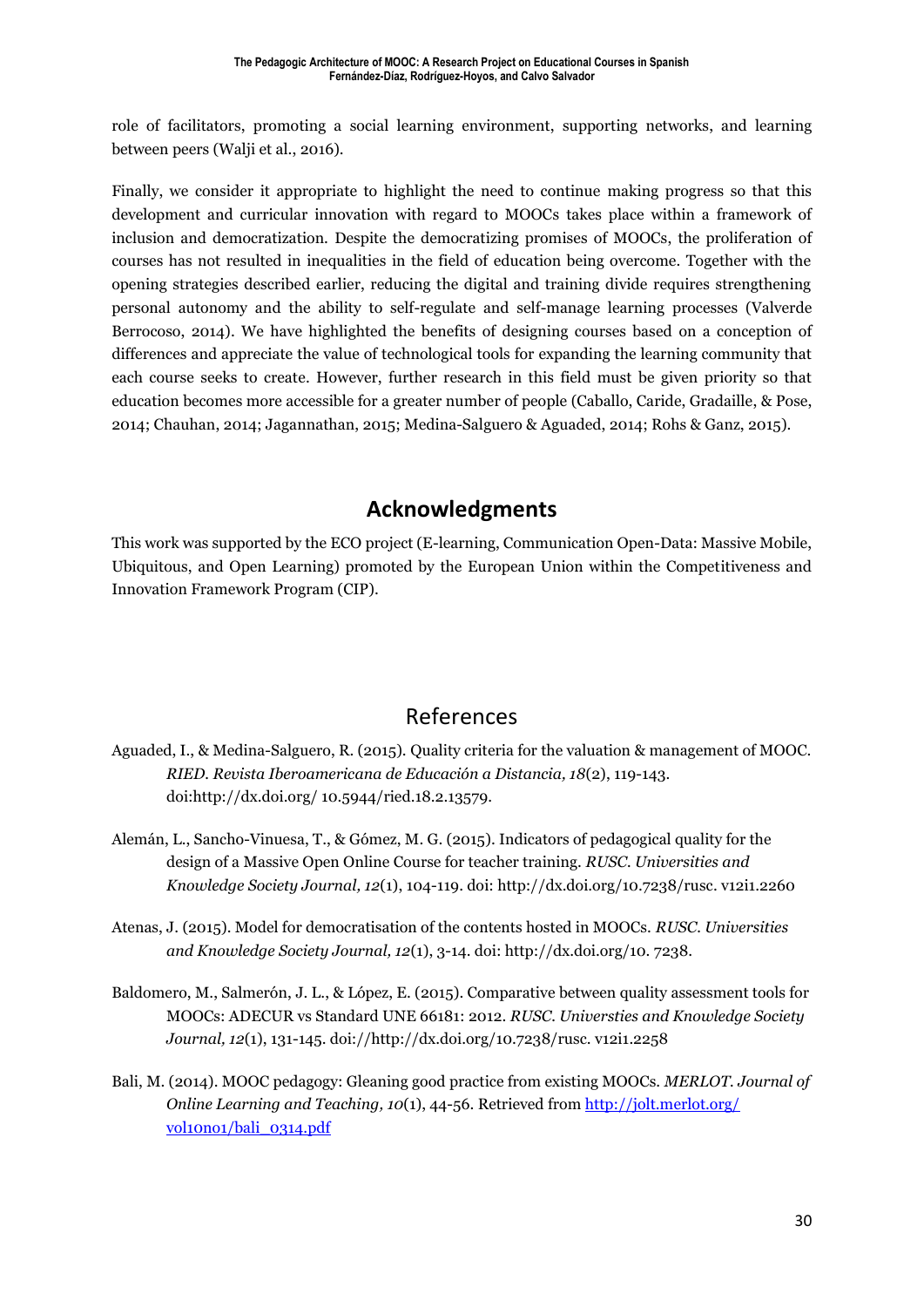- Bearman, M., Smith, C., Carbone, A., Slade, S., Baik, C., Hughes-Warrnington, M., & Neumann, D. (2012). Systematic methodology in higher education. *Higher Education Research & Development, 31*(5), 625-640. doi: 10.1080/07294360.2012.702735
- Bonk, C. J., Lee, M., Reeves, T. C., & Reynolds, T. (Eds.). (2015). *MOOCs and open education around the world*. New York, NY: Routledge.
- Buil, I., Hernández, B., Sesé, F. J., & Urquizu, P. (2012). Discussion forums and their benefits for elearning: implications for effective use. *Revista Innovar. Revista de Ciencias Administrativas y Sociales, 22*(43), 131-143. Retrieved from <http://www.fce.unal.edu.com/media/files/documentos/documentos/Innovar/v22n45.pdf>
- Caballo, M.B., Caride, J.A., Gradaílle, R., & Pose, H.M. (2014). Massive open on line courses (MOOCs) like university spread. *Profesorado. Revista de Currículum y Formación Del Profesorado, 18*(1), 43-61. Retrieved from <http://www.ugr.es/local/recfpro/rev181ART>
- Cabero, J. (2015). Educational visions of MOOC. *RIED. Revista Iberoamericana de Educación a Distancia, 18*(2), 39-60. doi: http://dx.doi.org/10.5944/ried.18.2.13718
- Chapman, S.A., Goodman, S., Jawitz, J., & Deacon, A. (2016). A strategy for monitoring and evaluating massive open online courses. *Evaluation and Program Planning, 57*, 55–63. doi:10.1016/j.evalprogplan.2016.04.006
- Chauhan, A. (2014). Massive Open Online Courses (MOOCS): Emerging trends in assessment and accreditation. *Digital Education Review, 25*, 7-17. Retrieved from: [http://files.eric.ed.gov/](http://files.eric.ed.gov/%20fulltext/EJ1039698.pdf)  [fulltext/EJ1039698.pdf](http://files.eric.ed.gov/%20fulltext/EJ1039698.pdf)
- Chiappe-Laverde, A., Hine, N., & Martínez-Silva, N. A. (2015). Literature and practice: a critical review of MOOC. *Comunicar. Media Education Research Journal, 44*(XXII), 9-18. doi: http://dx.doi.org/10.3916/C44-2015-01
- De Waard, I., Albajian, S., Sean, M., Hogue, R., Keskin, N., Koutropolous, A., & Rodríguez, O. (2011). Using mLearning and MOOCs to Understand Chaos, Emergence, and Complexity in Education. *The International Review of Research in Open and Distance Learning, 12*(7). Retrieved from [http://www.irrodl.org/index.php/irrodl/article/view/](http://www.irrodl.org/index.php/irrodl/article/view/%201046/2026) 1046/2026
- Downes, S. (2012). Connectivism and connective knowledge: Essays on meaning and learning networks [Blog post]. *Stephen Downes Web*. Retrieved from <http://www.downes.ca/post/58207>
- Gallego, M. J., Gámiz, V., & Gutiérrez, E. (2015). Trends in assessment in massive open online courses. *Educación XX1, 18*(2), 77-96. doi:http://dx.doi.org /10.5944/educxx1.12935
- García, B. J., Tenorio, G. C., & Ramírez, M. S. (2015). Self-motivation challenges for student involvement in the Open Educational Movement with MOOC. *RUSC. Universities and Knowledge Society Journal, 12*(1), 91-104. doi:http://dx.doi.org/10.7238/rusc. v12i1.2185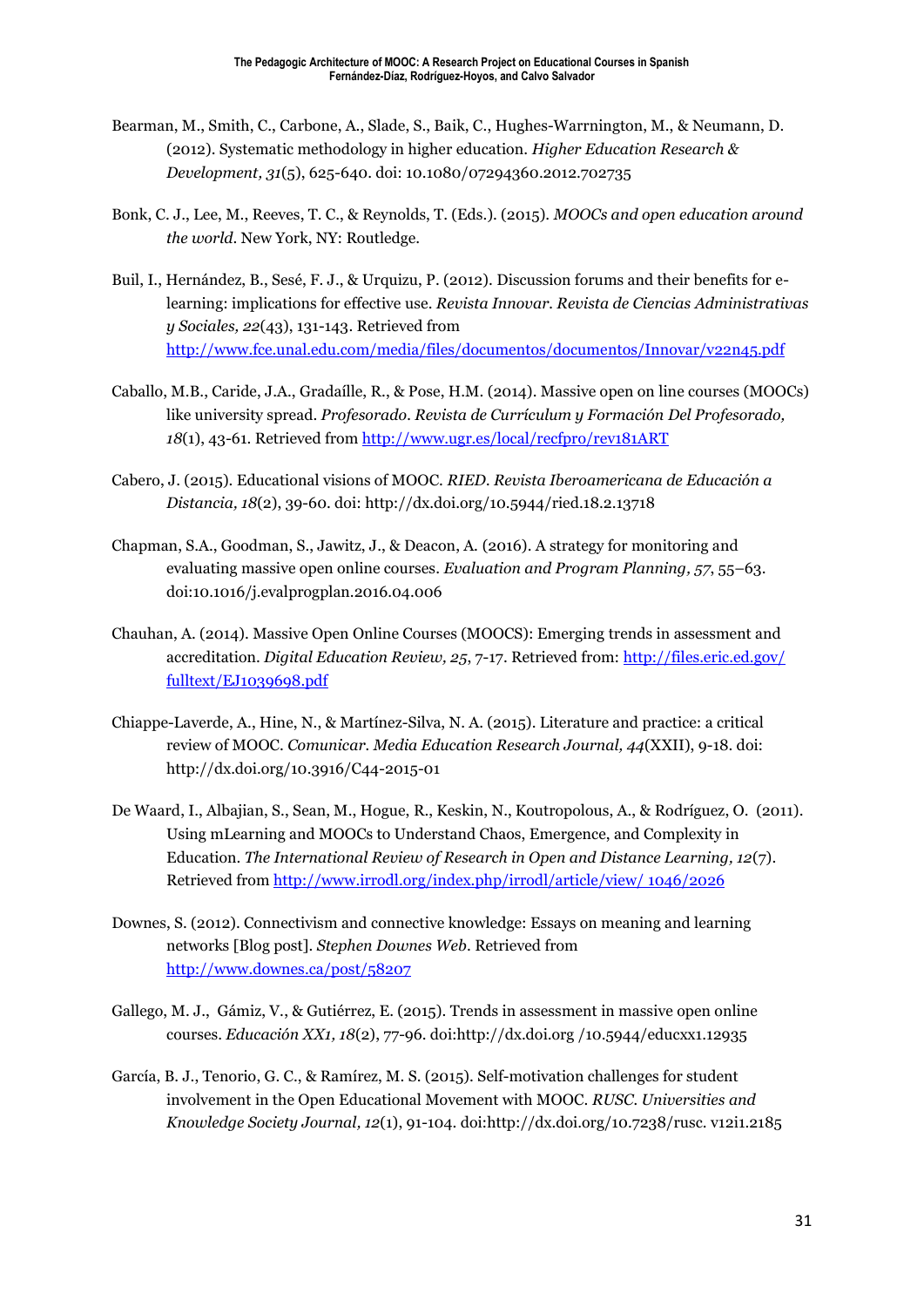- Gutiérrez Martín, A., Torrego, A., & Dornaleteche, J. (2015). MOOC offer in Spain. Zero moment of truth (ZMOT). *RELATEC. Revista Latinoamericana de tecnología Educativa, 14* (2), 11- 23.doi: http://dx.doi.org/10.17398/1695-288x.14.2.11
- Jagannathan, S. (2015). Harnessing the power of open learning to share global prosperity and eradicate poverty. In C. J. Bonk, M. M. Lee, T. C. Reeves, & T. H. Reynolds (Eds.). *MOOCs and open education around the world* (pp. 219-231). New York: Routledge.
- Johnson, R. B., & Turner, L. A. (2003). Data collection strategies in mixed methods research. In A. Tashakkori & C. Teddlie (Eds.). *Handbook of mixed methods in social and behavioral research*, 297–319. Thousand Oaks, CA: Sage.
- Kellogg, S., Booth, S., & Oliver, K. (2014). A social network perspective on peer supported learning in MOOCs for educators. *The International Review of Research in Open and Distributed Learning, 15*, 263–289.
- Kim, J., Guo, P. J., Seaton, D. T., Mitros, P., Gajos, K. Z., & Miller, R. C. (2014). Understanding invideo dropouts and interaction peaks in online lecture videos. In *Proceedings of the first ACM conference on Learning@ scale conference*, 31-40. Retrieved from [http://www.eecs.harvard.edu/ ~kgajos/papers/2014/kim14video.pdf](http://www.eecs.harvard.edu/%20~kgajos/papers/2014/kim14video.pdf)
- Kop, R. (2011). The challenges to connectivist learning on open online networks: Learning experiences during a massive open online course. *The International Review of Research in Open and Distance Learning, 12*(3). Retrieved from [http://www.irrodl.org/index.php/](http://www.irrodl.org/index.php/%20irrodl/article/view/882) [irrodl/article/view/882](http://www.irrodl.org/index.php/%20irrodl/article/view/882)
- Kop, R., Fournier, H., & Mak, J. S. F. (2011). A pedagogy of abundance or a pedagogy to support human beings? Participant support on massive open online courses. *The International Review of Research in Open and Distributed Learning, 12*(7), 74-93. Retrieved from [http://www.irrodl.org/ index.php/irrodl/article/view/1041/2042](http://www.irrodl.org/%20index.php/irrodl/article/view/1041/2042)
- Lim, T., & Ismail, J. T. (2010). The use of Facebook for online discussions among distance learners. *Turkish Online Journal of Distance Education, 11*(4), 72–81. Retrieved from [http://tojde.anadolu.edu.tr/makale\\_goster.php?id=621](http://tojde.anadolu.edu.tr/makale_goster.php?id=621)
- Lowenthal, P.R., & Hodges, C.B. (2015). In search of Quality: Using quality matters to analyze the quality of massive, open, online courses. *International Review of Research in Open and Distributed Learning, 16*(5) 83-101. Retrieved from: <http://www.irrodl.org/index.php/irrodl/article/view/2348>
- Mackness, J., Mak, S., & Williams, R. (2010). The ideals and reality of participating in a MOOC. In L. Dirckinck-Holmfeld, V. Hodgson, C. Jones, M. De Laat, D. McConnell, & T. Ryberg (Eds.), *Proceedings of the 7th International Conference on Networked Learning 2010* (pp. 266-275). University of Lancaster, Lancaster. Retrieved from<http://eprints.port.ac.uk/5605/>
- Margaryan, A., Bianco, M., & Littlejohn, A. (2015). Instructional quality of Massive Open Online Courses (MOOCs). *Computers & Education*, *80*, 77-83. doi:http://dx.doi.org/10.1016/ j.compedu.2014.08.005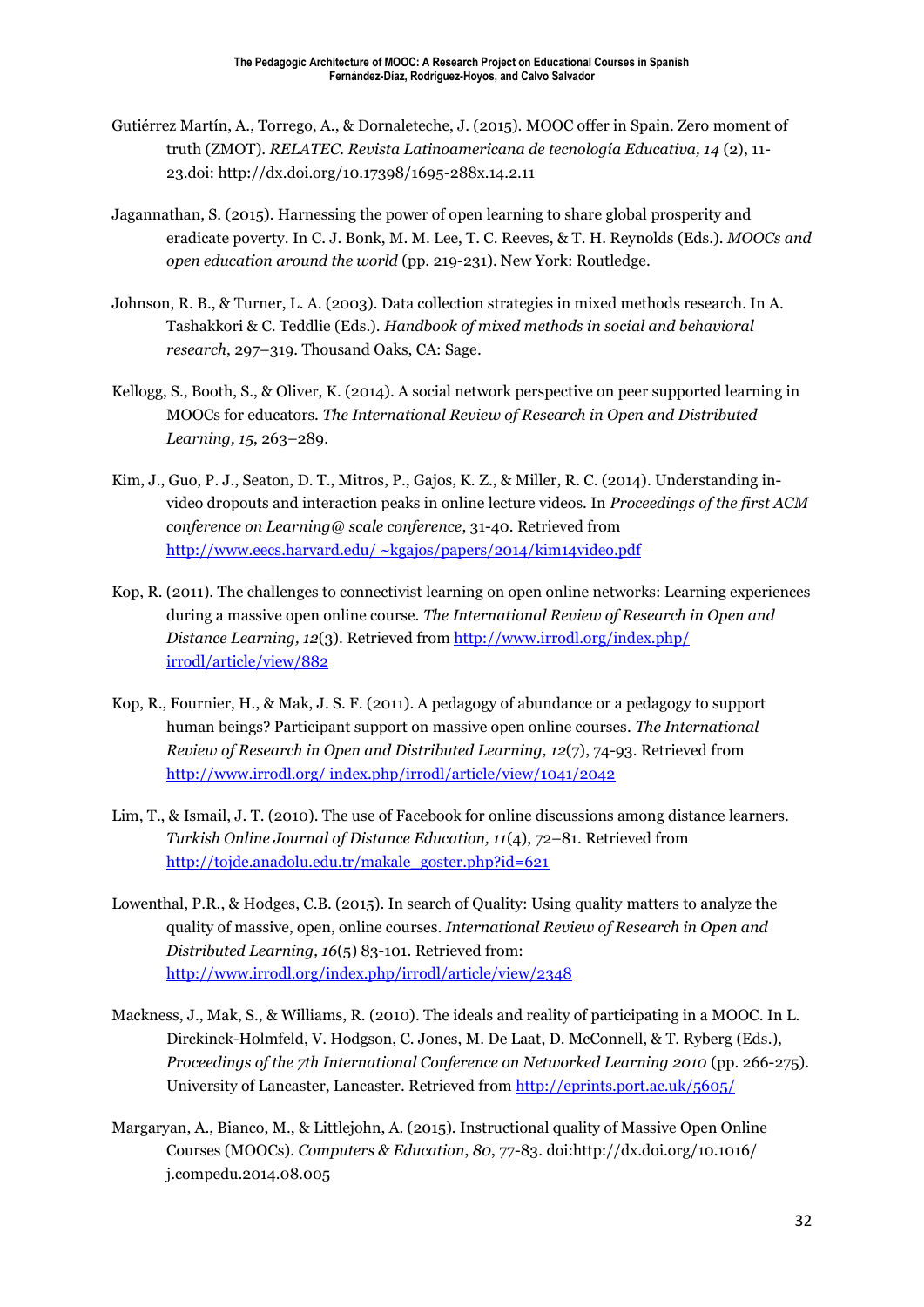- McCarthy, J. (2013). Learning in Facebook: First year tertiary student reflections from 2008 to 2011. *Australasian Journal of Educational Technology, 29*(3), 337-356. Retrieved from <http://ajet.org.au/index.php/AJET/article/view/373>
- Medina-Salguero, R., & Aguaded, I. (2014). The MOOC in the educational platform MiriadaX. *Profesorado. Revista de currículum y formación del profesorado, 18*(1), 137-153. Retrieved from<http://www.ugr.es/local/recfpro/rev181ART8.pdf>
- Méndez García, C. M. (2013). Design and implementation of Massive Online Open cursos (MOOCs): Expectations and practical recommendations. *RED. Magazine about Distance Education, 39*, 1-19. Retrieved from: <http://www.um.es/ead/red/39/mendez.pdf>
- Ossiannilsson, E., Altinay, F., & Altinay, Z. (2015). Analysis of MOOCs practices from the perspective of learner experiences and quality culture. *Educational Media International*, *52*(4), 272-283, doi: 10.1080/09523987.2015.1125985
- O'Toole, R. (2013). *Pedagogical strategies and technologies for peer assessment in Massively Open Online Courses (MOOCs)*. Discussion Paper. University of Warwick, Coventry, UK: University of Warwick. (Unpublished). Retrieved from <http://wrap.warwich.ac.uk/>
- Oliver, M., Hernández-Leo, D., Daza, V., Martín, C., & Albó, L. (2014). *MOOCs in Spain. An overview of massive open online courses in Spanish universities*. Barcelona: Telefónica-UPF Chair. Retrieved from <http://www.catedratelefonica.upf/España1.pdf>
- Ozturk, H. T. (2015). Examining value change in MOOCs in the scope of connectivism and open educational resources movement. *International Review of Research in Open and Distributed Learning*, *16*(5), 1-25. Retrieved from <http://www.irrodl.org/index.php/irrodl/article/view/2027/3438>
- Park, Y., Jung, I., & Reeves, T. (2015) Learning from MOOCs: A qualitative case study from the learners' perspectives, *Educational Media International, 52*(2), 72-87, doi: 10.1080/09523987.2015.1053286
- Rohs, M. & Ganz, M. (2015). MOOCs and the claim of education for all: A disillusion by empirical data. *International Review of Research in Open and Distributed Learning, 16*(6). Retrieved from<http://www.irrodl.org/index.php/irrodl/article/view/2033>
- Ruiz Martín, P. (2013). *Presente y futuro de los Massive Open Online Courses (MOOC). Análisis de la oferta completa de cursos de las plataformas COURSERA, EdX, MIRÍADA X y UDACITY* [Present and future of Massive Open Online Courses. Analysis of all courses offered on COURSERA, EdX, MIRÍADA X & UDACITY] (Doctoral dissertation). Complutense University of Madrid. Retrieved from <http://eprints.ucm.es/23502/2/MOOCs.pdf>
- Sánchez-Vera, M. M., & Prendes-Espinosa, M. P. (2015). Beyond objective testing and peer assessment: alternative ways of assessment in MOOCs. *RUSC. Universities and Knowledge Society Journal, 12*(1), 119-131. doi: http:// dx.doi.org/10.7238/rusc.v12il. 2262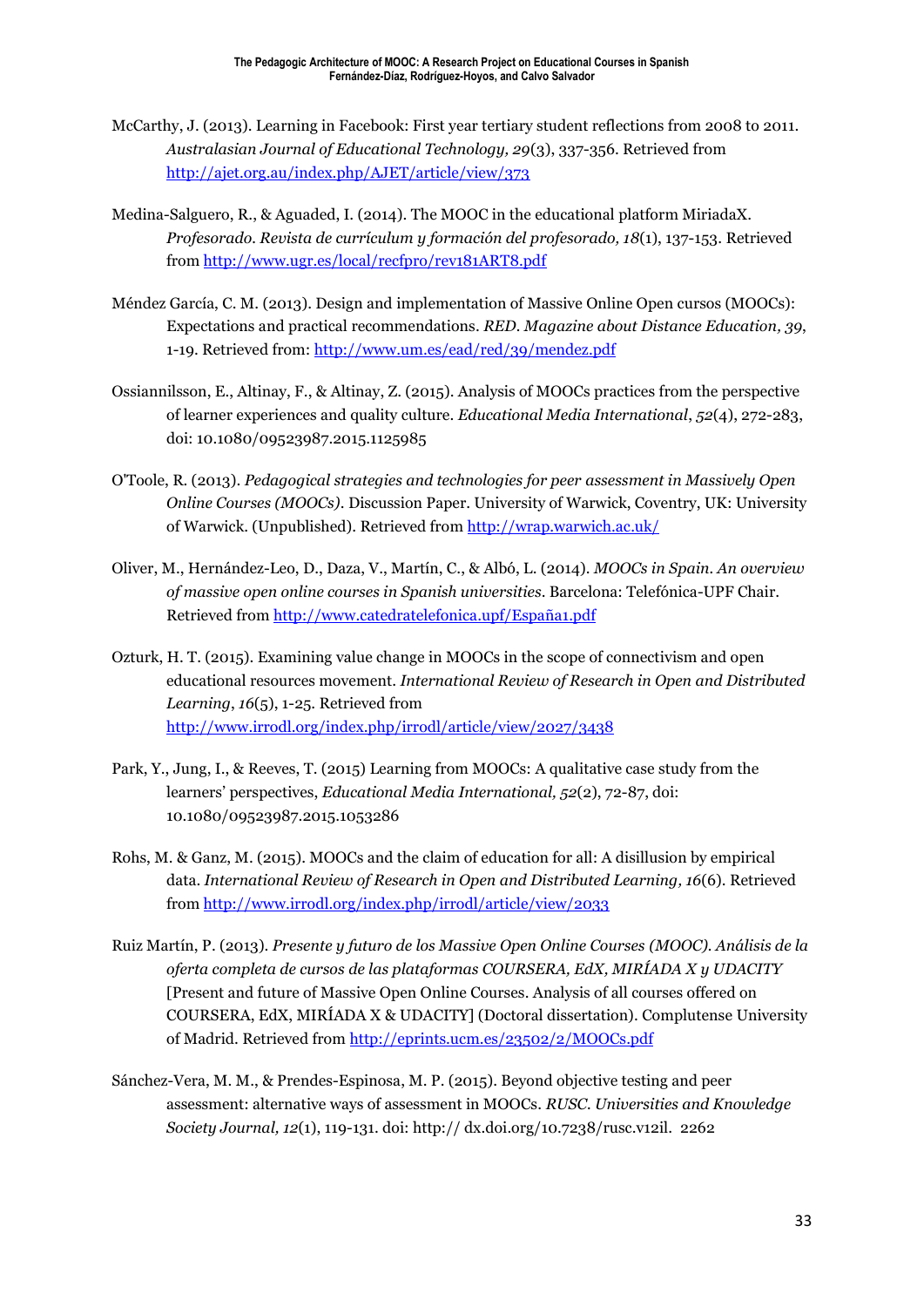- Sánchez, E., & Escribano, J. J. (2014). Assessment tools classification for MOOC. *EDUTEC. Revista Electrónica de Tecnología Educativa, 48*, 20-21. Retrieved from [http://edutec.rediris.es/Revelec2/Revelec48/pdf/Edutec-e\\_n48\\_Sanchez-Escribano.pdf](http://edutec.rediris.es/Revelec2/Revelec48/pdf/Edutec-e_n48_Sanchez-Escribano.pdf)
- Schmid, A. M. (2004). Tutorships: The faces of online education. *Educação e Contemporaneidade, 13* (22), 275-285. Retrieved from [http://nead.uesc.br/arquivos/biologia/scorm/educacao\\_e\\_contemporaneidade\\_](http://nead.uesc.br/arquivos/biologia/scorm/educacao_e_contemporaneidade_-faeeba.pdf#page=35) [faeeba.pdf#page=35](http://nead.uesc.br/arquivos/biologia/scorm/educacao_e_contemporaneidade_-faeeba.pdf#page=35)
- Siemens, G. (2005). Connectivism: A learning theory for the digital age. *Journal of Instructional Technology and Distance Learning, 1*(2). Retrieved from [http://www.ingedewaard.net/papers/connectivism/2005\\_siemens\\_ALearningTheoryForThe](http://www.ingedewaard.net/papers/connectivism/2005_siemens_ALearningTheoryForTheDigitalAge.pdf) [DigitalAge.pdf](http://www.ingedewaard.net/papers/connectivism/2005_siemens_ALearningTheoryForTheDigitalAge.pdf)
- Spyropoulou, N., Pierrakeas, C., & Kameas, A. (2014). Creating MOOC guidelines based on best practices. *EDULEARN14 Proceedings,* 6981-6990. Retrieved from [http://eeyem.eap.gr/sites/default/files/EDULEARN14\\_paper%20draft.pdf](http://eeyem.eap.gr/sites/default/files/EDULEARN14_paper%20draft.pdf)
- Stewart, B. (2013). Massiveness+openness=new literacies of participation? *MERLOT. Journal of OnlineLearning and Teaching, 9*, 228–238. Retrieved from [http:/jolt.merlot.org](http://jolt.merlot.org/)
- Swan, K., Day, S., Bogle, L., & Van Prooyen, T. (2015). A tool for characterizing the pedagogical approaches of MOOCs. In C. J. Bonk, M. M. Lee, T. C. Reeves, & T. H. Reynolds (Eds.), *MOOCs and open education around the world* (pp. 105-118). New York: Routledge.
- Torres, D. (2013). Considerations and early results on MOOCs in Latin America: UNEDCOMA & UNX. *Campus virtuales, 1* (2), 64-73. Retrieved from <http://www.uajournals.com/campusvirtuales/journal/25>
- Valverde Berrocoso, J. (2014). MOOCs: A critical view from the education sciences. *Profesorado. Revista de Currículum y Formación Del Profesorado, 18*(1), 93-111. Retrieved from <http://www.ugr.es/local/recfpro/rev181ART6.pdf>
- Walji, S., Deacon, A., Small, J., & Czerniewicz, L. (2016): Learning through engagement: MOOCs as an emergent form of provision, *Distance Education*, *37*(2)208-223doi: 101080/ 01587919.2016.1184400
- Wiley, D. (2007). On the sustainability of open educational resource initiatives in Higher Education. *OECD's Centre for Educational Research and Innovation (CERI)*. OECD Publishing. Retrieved from <http://www.oecd.org/dataoecd/33/9/38645447.pdf>
- Yuan, L., & Powell, S. (2013). *MOOCs and open education: Implications for Higher Education*. Retrieved from [http://publications.cetis.org.uk/wp-content/uploads/2013/03 MOOCs-and-](http://publications.cetis.org.uk/wp-content/uploads/2013/03%20MOOCs-and-Open-Education.pdf)[Open-Education.pdf](http://publications.cetis.org.uk/wp-content/uploads/2013/03%20MOOCs-and-Open-Education.pdf)